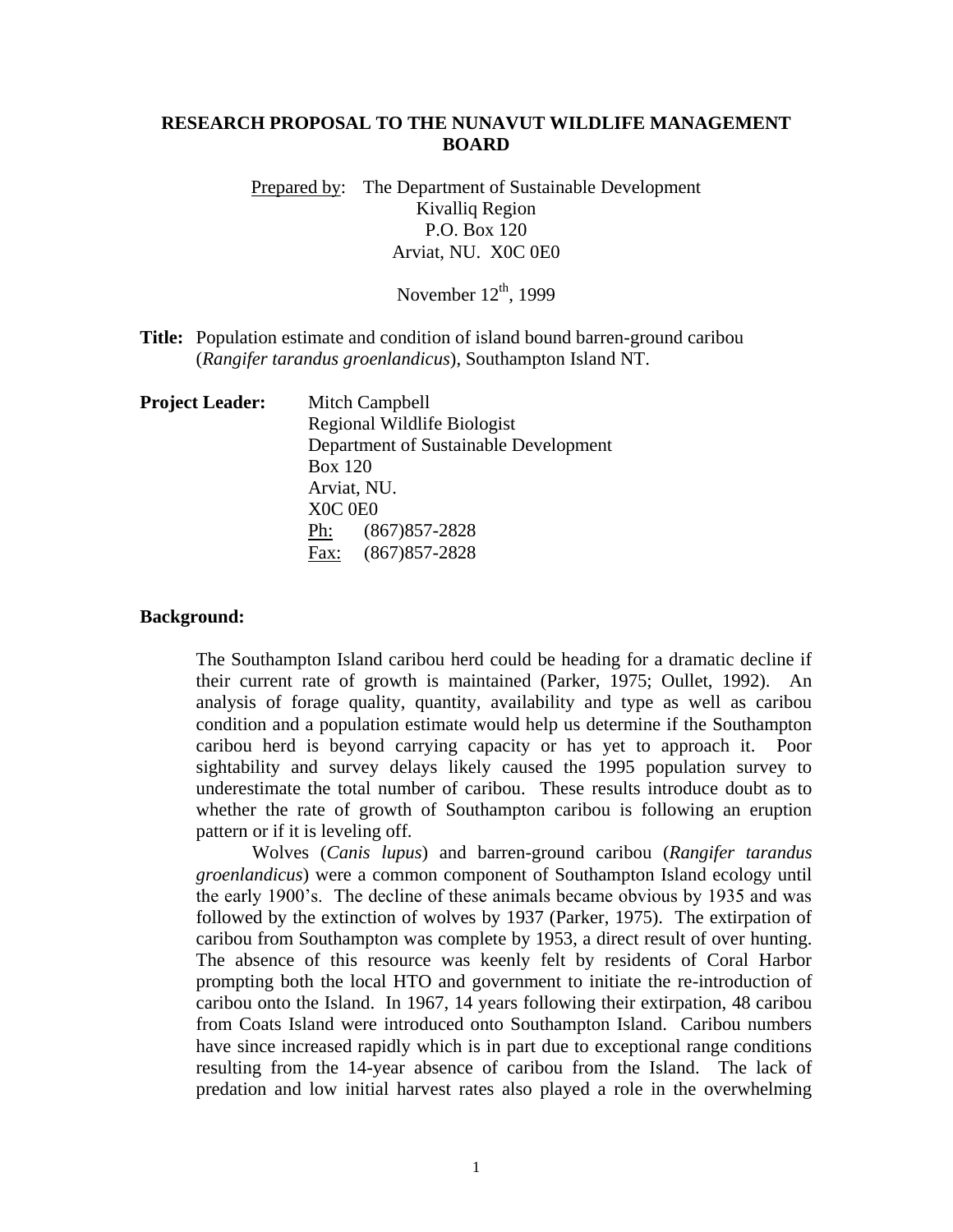success of the introduction which was first realized following a population survey in 1978, estimating 1,200 +/- 340 caribou (Heard and Ouellet, 1994). Since the 1978 survey the Southampton caribou population continued to grow rapidly to 4,000 +/- 660 in 1987, 9,000 +/- 3,200 in 1990, 13,700 +/- 1,600 in 1991, 18,275  $+/-$  1,390 in 1995 and finally 29,146  $+/-$  1,766 in 1997. These survey results, suggest a population growth rate of approximately 27 %/year which by 1991, was realized as a 5 fold increase in caribou densities in the vicinity of the Kirchoffer River (Heard and Ouellet, 1994).

The literature provides many examples of Island caribou population eruptions following introduction. These examples include the Islands of St. Paul (Scheffer, 1951), St. Mathew (Klein, 1968), Svalbard (Reimers, 1982) and South Georgia (Leader-Williams, 1988). The common thread connecting the dramatic declines observed on these islands appears to be related to forage quantity, quality and availability (Adamczewski *et al.*, 1988, 1993; Gates *et al.*, 1986; Heard and Ouellet, 1994; Ouellet, 1992; Ouellet *et al.*, 1994). Adamczewski *et al*. (1988*,*  1993) and Gates *et al.* (1986) identified winter forage availability as the catalyst for population fluctuations on Coats Island.

The Southampton Island Caribou Herd is extensively utilized both commercially and domestically. The latest estimates for annual domestic use are +/- 2,000 animals. Commercial harvests have seen a steady increase from 564 in 1991/92, to 759 in 1992/93, to 1554 in 1993/94, to 4,000 animals in 1996/97. A request to increase the commercial quota to 6,000 caribou was approved by the NWMB for the 1998-harvesting season.

# **Objectives:**

The objectives of the proposed project are to: 1) monitor the condition of Southampton caribou and how any change in condition relates to range condition, availability and/or extent (supported by habitat mapping project); 2) determine the effect of the commercial harvest on the Southampton caribou and if the herd is beyond carrying capacity or has yet to approach it; and 3) incorporate the community members of Coral Harbor in the actual research process including data collection and interpretation in order to provide them with the tools necessary to become more involved in the management of the Southampton Island caribou herd.

The proposed studies will utilize condition and rumen analysis to determine Southampton Island caribou's current and projected state of health and an aerial survey for the purposes of management. Presently, large commercial quotas are being used in an attempt to manage the herd. Therefore, a population estimate combined with caribou condition and the condition of their habitat will play an essential role in steering management efforts in a direction that will provide sustainable harvests of caribou on Southampton Island over the long term. The proposed studies will attempt to answer the following questions:

**1)** Determine the condition of Southampton Island caribou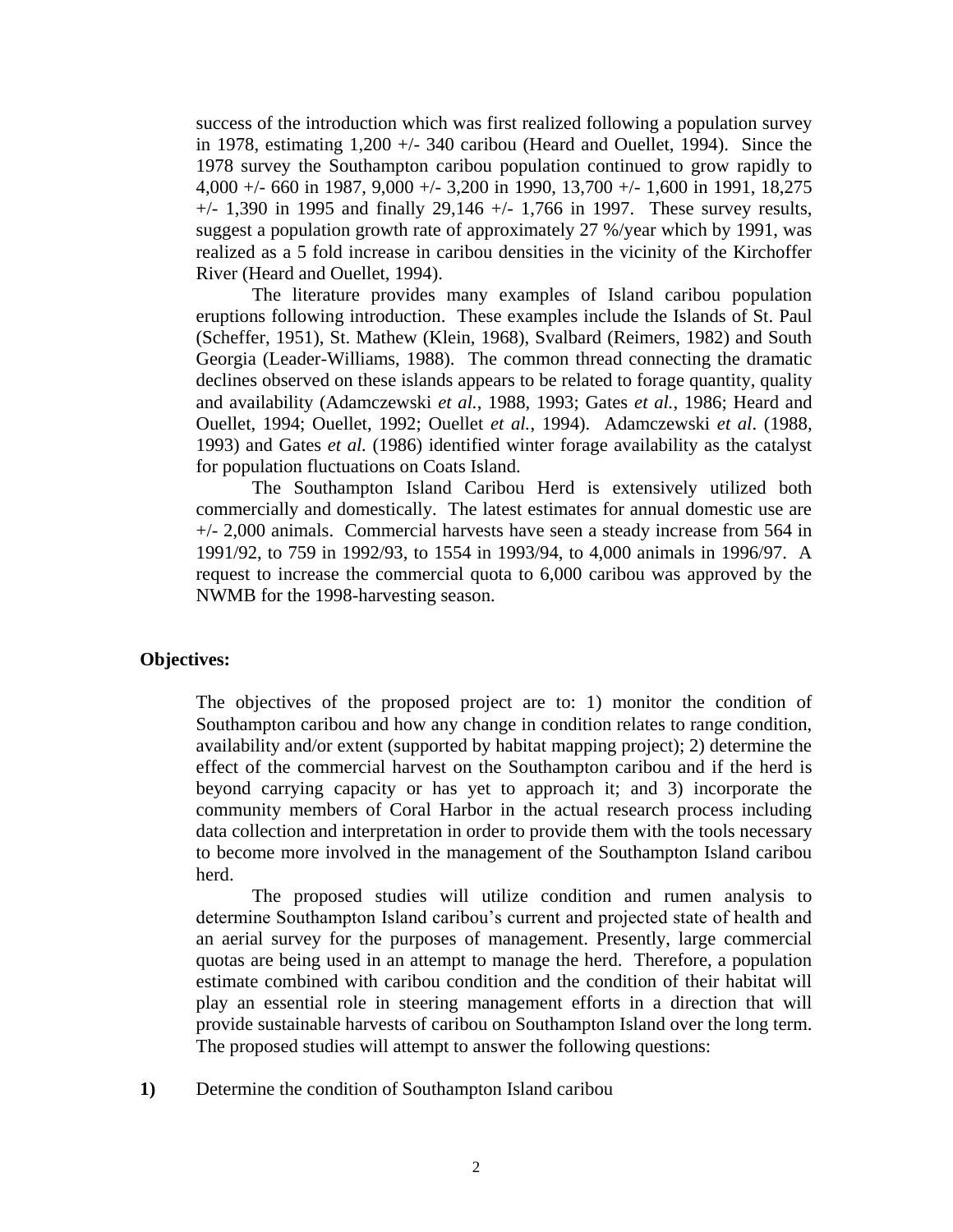*Biological rationale:* The monitoring of sex and age specific condition will be achieved through the analysis of the Riney kidney fat index, the recording and sampling of any apparent disease and/or diseased tissue, the recording and sampling of parasitic infections, the measurement of back fat, bone marrow condition, pregnancy rates, fetal sex and age through the analysis of cemmentumannuli. As condition work has been monitored over the last 4 years a continuation of this long term data set will greatly enhance our understanding of Southampton Island harvest management issues as well as our ability to predict future trends.

**2)** Determine the important forage species for caribou on Southampton Island

*Biological Rational:* The identification of important winter forage species is a crucial component of any range study. In conjunction with the present commercial harvest rumen samples will be collected and analyzed. The condition of animals from which rumens are collected will also be examined. Over the long term, these combined data would provide an indication of condition change with change of preferred forage.

**3)** Determine the population of the Southampton caribou herd

*Biological Rationale:* Determination of population size is critical in assessing current management techniques in the search for sustainable harvests of the Southampton caribou herd. An aerial survey will provide a population estimate that will be used in two ways: using the population estimate from 1995 trend analysis will be performed; and, in amalgamation with range condition determination and the current habitat management project will provide carrying capacity status.

### **Study Area:**

At  $43,000$  Km<sup>2</sup> Southampton Island is the largest Island in Hudson Bay. The entire western and much of the South eastern portions of the Island are dominated by low, flat often exposed limestone plains sparsely to densely vegetated by *Dryas integrifolia* (Mountain avens) barrens and *Carex* spp. (Sedge) meadows. The remainder of the Island is shaped by an undulating Precambrian shield dominated by a lichen (*Allectoria spp*., *Cetraria spp*.) and heath tundra (Heard and Ouellet, 1994). The snow season persists from mid-September to mid-June and accumulates up to 133cm of snow (Parker, 1975).

### **Methods:**

The monitoring of sex and age specific condition will be achieved through the analysis of the Riney kidney fat index, the recording and sampling of any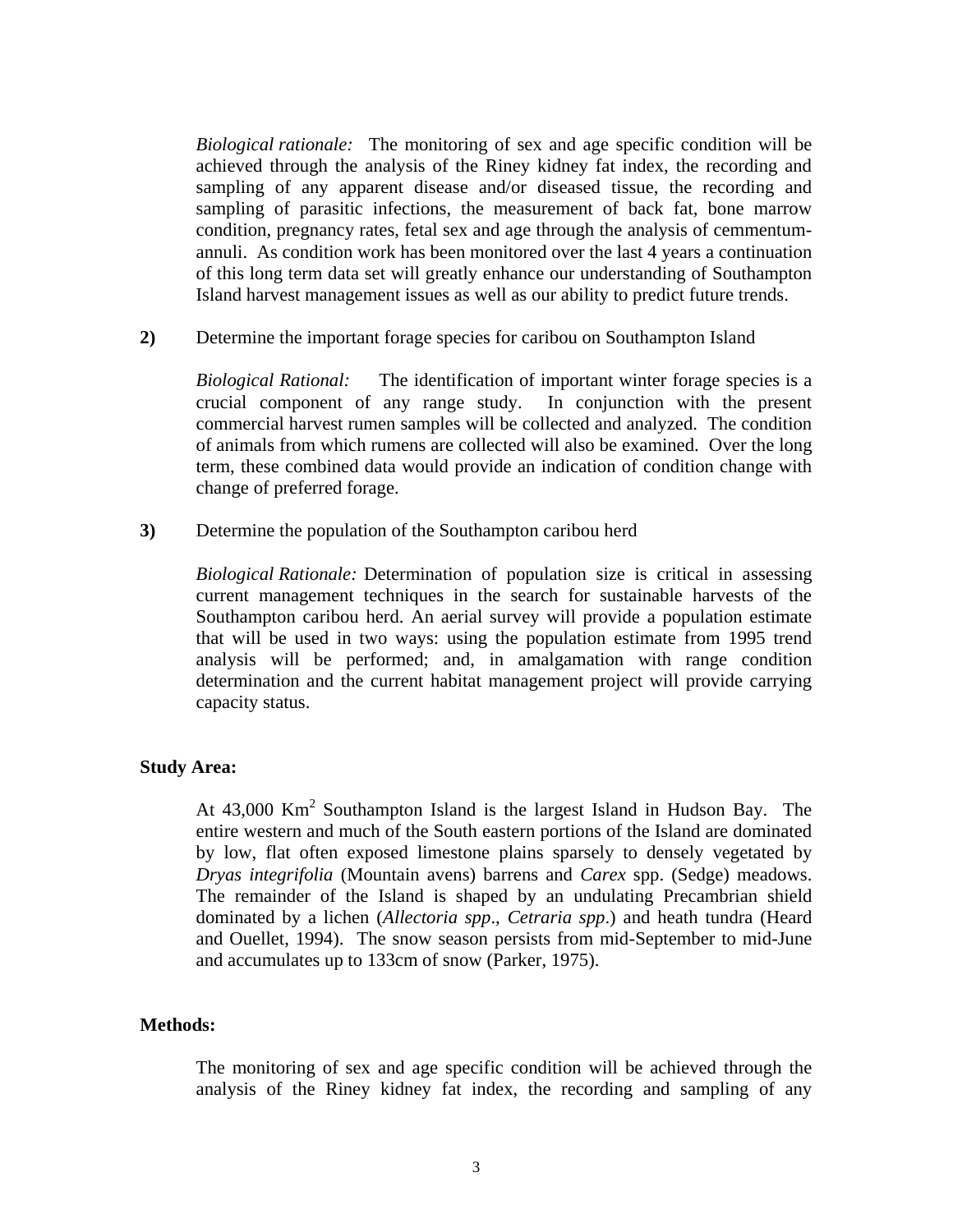apparent disease and/or diseased tissue, the recording and sampling of parasitic infections, the measurement of back fat, bone marrow condition, pregnancy rates, fetal sex and age through the analysis of cemmentum-annuli. All sampling will be carried out in conjunction with the commercial harvest which runs from mid-February to early May. Preferred forge species will be identified using rumen analysis. As condition work has been monitored over the last 4 years a continuation of this long term cost effective data set will greatly enhance both our understanding of Southampton Island harvest management issues and barrenground caribou ecology in general.

The method proposed to achieve a population estimate is the stratified random transect aerial survey method. The method was chosen for reasons of continuity as well as appropriateness. The stratified random transect aerial survey technique is widely accepted as being the most cost effective means of estimating small populations while providing a high level of precision.

A high endurance single engine aircraft is recommended as the survey vehicle. Delineation or reconnaissance flights will be flown at low coverage for the purposes of determining relative densities of caribou within the study area. Based on this initial density information the study area will be divided into 3 strata. Actual survey effort will then be allocated proportionally to density in order to optimize the number of transects flown in each stratum. The first transect will be randomly placed along a baseline that bisects the stratum length-wise with each sequential transect evenly spaced. Survey data will be analyzed using Jolly's method 2 for unequal sample sizes.

# **Deliverables:**

- **1)** Annual progress reports to RWED HQ, contributing agencies, community HTO's and co-managers.
- **2)** DRWED file report following data collection.
- **3)** Published scientific papers in referred journals following data collection.
- **4)** A cooperative RWED-Aiviit HTO five-year management plan.
- **5)** Research summaries and public seminars on request.
- **6)** The generation of over 100 person days of employment for local peoples.
- **7)** The training of local contractors in data collection and analysis procedures.

The application of project results will be broad contributing to the refinement of a scientifically based management plan for Southampton Island caribou as well as to barren-ground caribou range ecology in general. It is hoped that an understanding of Southampton caribou condition and a population estimate will help managers make crucial harvest management decisions. Precise action will be required if we are to mitigate future large scale population fluctuations and the extensive long term range damage and recovery that would inevitably follow.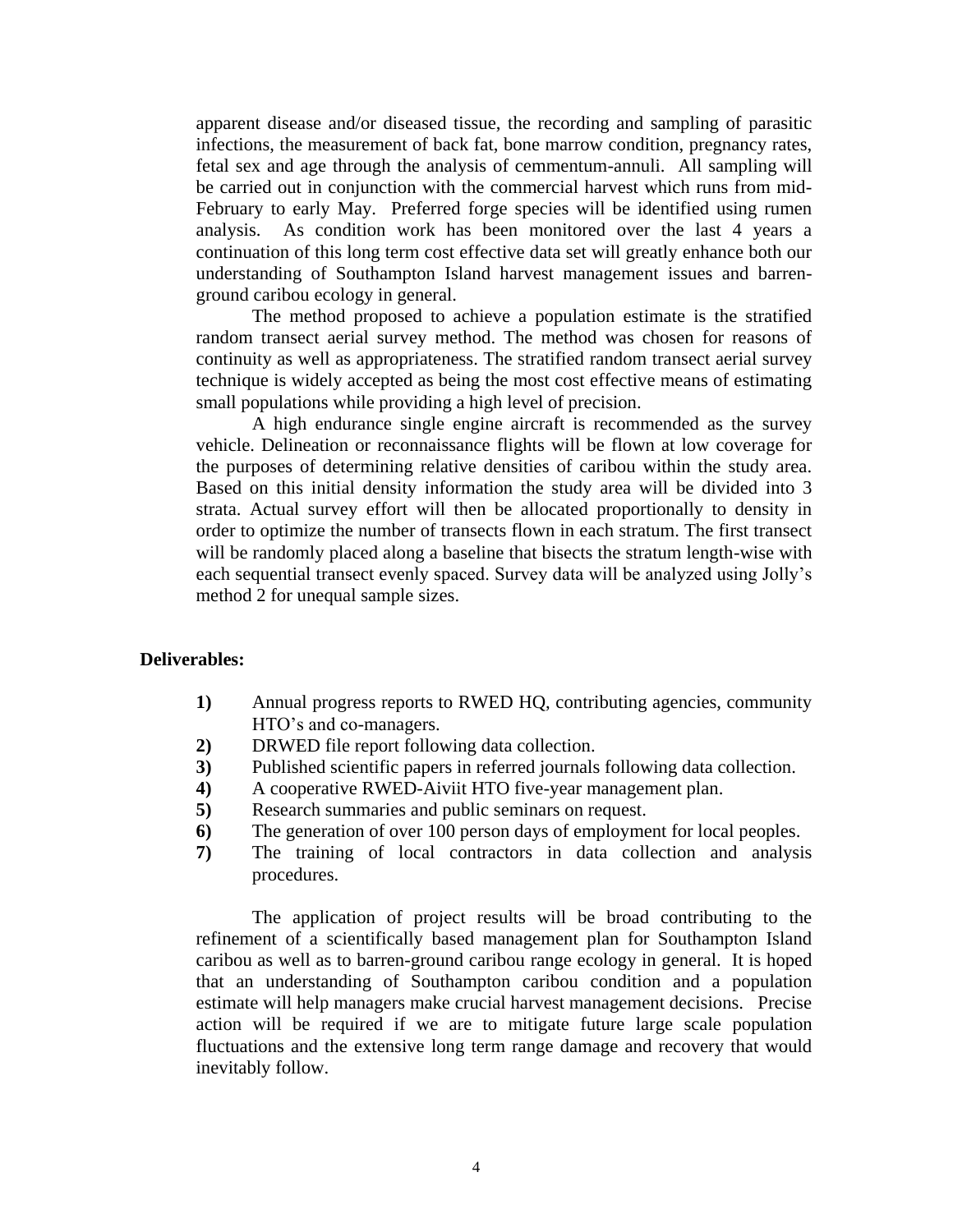#### **Schedule:**

Condition and feeding habits data will be collected between February  $1<sup>st</sup>$  and March  $31<sup>st</sup>/2001$  depending on commercial harvest start-up and completion. The aerial survey will occur in June 2001 and the rumen analysis will be completed by January  $1<sup>st</sup>$ , 2002.

# **Personnel:**

Mitch Campbell, Regional Wildlife Biologist, DRWED, Arviat, NT. project design and implementation James McLelland, Acting Wildlife Technician, DRWED, Arviat, NT. - coordinator of project logistics One local hunter to be named by the Coral Harbour Hunters and Trappers Organization to aid in data collection and to act as a survey observer.

#### **Partners:**

The proposed studies are a cooperative effort between the Department of Sustainable Development and the Coral Harbour Hunters and Trappers Organization. Present and future roles each of the organizations will play in the financial and logistic structure of the Southampton Island Management plan are being discussed.

#### **Community consultation:**

The proposed work is a component of a larger management plan being drafted by the Coral Harbour HTO and the Department of Sustainable Development. The goals of the management plan are two fold: to provide a long term management framework that will focus on maintaining caribou numbers at or above levels necessary to 1) sustain current and future domestic harvesting needs (primary objective), and, 2) sustain commercial harvesting needs (secondary objective). A copy of the proposal is currently being circulated to all regional HTO's and the Kivalliq Wildlife Federation for critical comment. Following the analysis, Coral Harbour will be revisited in order to explain the results of the rumen analysis, condition work, and population estimate. All display material and verbal communication will be transcribed and/or translated to insure understanding and inspire informed debate.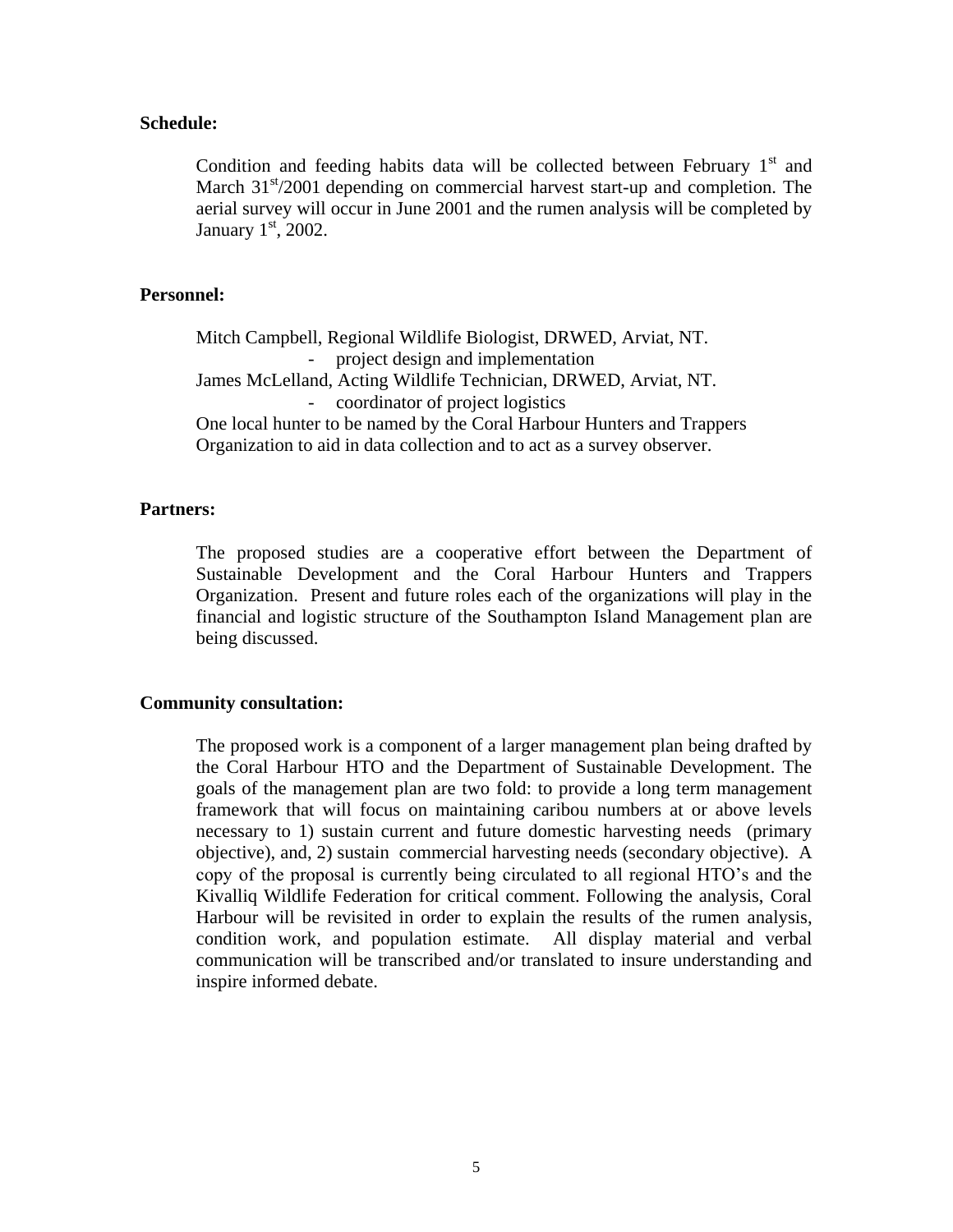#### **Literature Cited:**

- Adamczewski, J.Z., Gates, C.C., Soutar, B.M. and Hudson, R.J. 1988. Limiting effects of snow on seasonal habitat use and diets of caribou (*Rangifer tarandus groenlandicus*) on an Arctic island with limited winter resources. Can. J. Zool. 66: 1986-1996.
- Adamczewski, J.Z., Hudson, R.J. and Gates, C.C. 1993. Winter energy balance and activity of female caribou on Coats Island, Northwest Territories: the relative importance of foraging and body reserves. Can. J. Zool. 71: 1221-1229.
- Dasmann, R.F. 1981. Wildlife Biology.  $2^{nd}$  Edition. John Wiley & Sons, Inc. 212pp.
- Donihee, J. and P.A. Gray. 1982. Critical habitat in the Northwest Territories. Can. Comm. Ecol. Land. Classif. Newsletter, No. 12:13-15.
- Gates, C.C., Adamczewski, J.Z. and Mulders, R. 1986. Population dynamics, winter ecology and social Organization of Coats Island caribou. Arctic. 39(4): 216-222.
- Heard, C.D. and Ouellet, J.P. 1994. Dynamics of an introduced caribou population. Arctic. 47(1): 88-95.
- Klein, D.R. 1968. The introduction, increase and crash of reindeer on St. Mathew Island. J. of Wildl. Manage. 32(2): 350-367.
- Leader-Williams, N. 1988. Reindeer on South Georgia: the ecology of an introduced population. Cambridge Univ. Press, Cambridge.
- Ouellet, J.P. 1992. Ecology of an introduced caribou population on Southampton Island, N.W.T., Canada. Ph. D. thesis, University of Alberta, Edmonton. 123pp.
- Ouellet, J.P., Heard, D.C. and Boutin, S. 1993. Range impacts following the introduction of caribou on Southampton Island, Northwest Territories, Canada. Arctic and Alpine Research. 25(2): 136-141.
- Ouellet, J.P., Boutin, S. and Heard, D.C. 1994. Responses to simulated grazing and browsing of vegetation available to caribou in the Arctic. Can. J. Zool. 72: 1426- 1435.
- Ouellet, J.P., Heard, D.C. and Mulders, R. 1996. Population ecology of caribou populations without predators: Southampton and Coats Island herds. Rangifer Spec. Issue. No. 9. 17-25.
- Parker, G.R. 1975. An investigation of caribou range on Southampton Island, N.W.T. Can. Wildl. Serv. Rep. Ser. No. 33: 83 pp.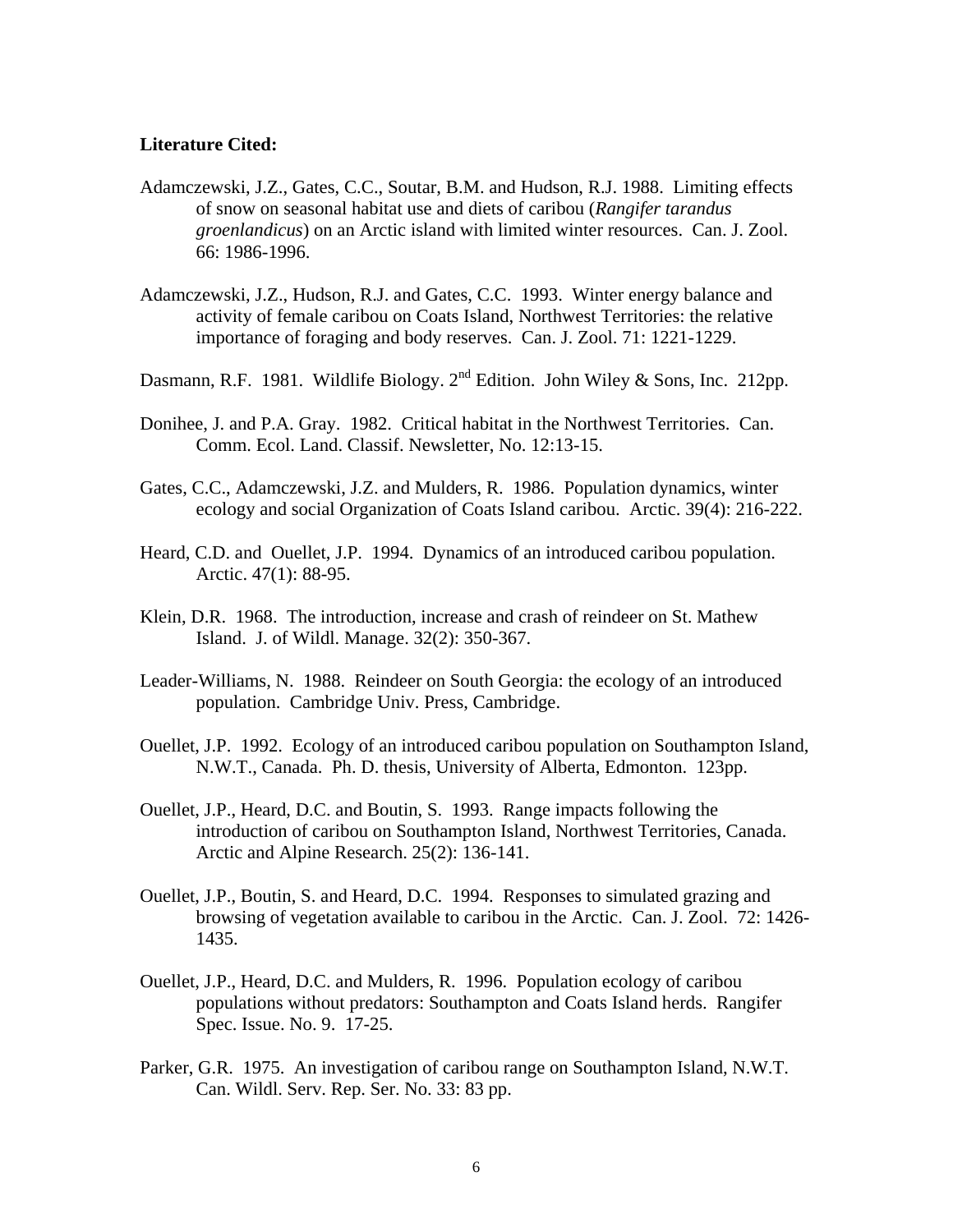- Reimers, E. 1982. Winter mortality and population trends of reindeer on Svalbard, Norway. Arctic and Alpine Research. 14(4): 295-300.
- Scheffer, V.B. 1951. The rise and fall of a reindeer herd. Sci. Monthly. 73: 356-362.
- Scotter, G.W. 1980. Management of wild ungulate habitat in the Western United States and Canada: A Review. Journal of Range Management. 33(1):16-24.
- Thompson, D.C., G.H. Klassen, and J Cihlar. 1980. Caribou habitat mapping in the Southern District of Keewatin, N.W.T.: An application of digital Landsat data. Journal of Applied Ecology. 17:125-138.